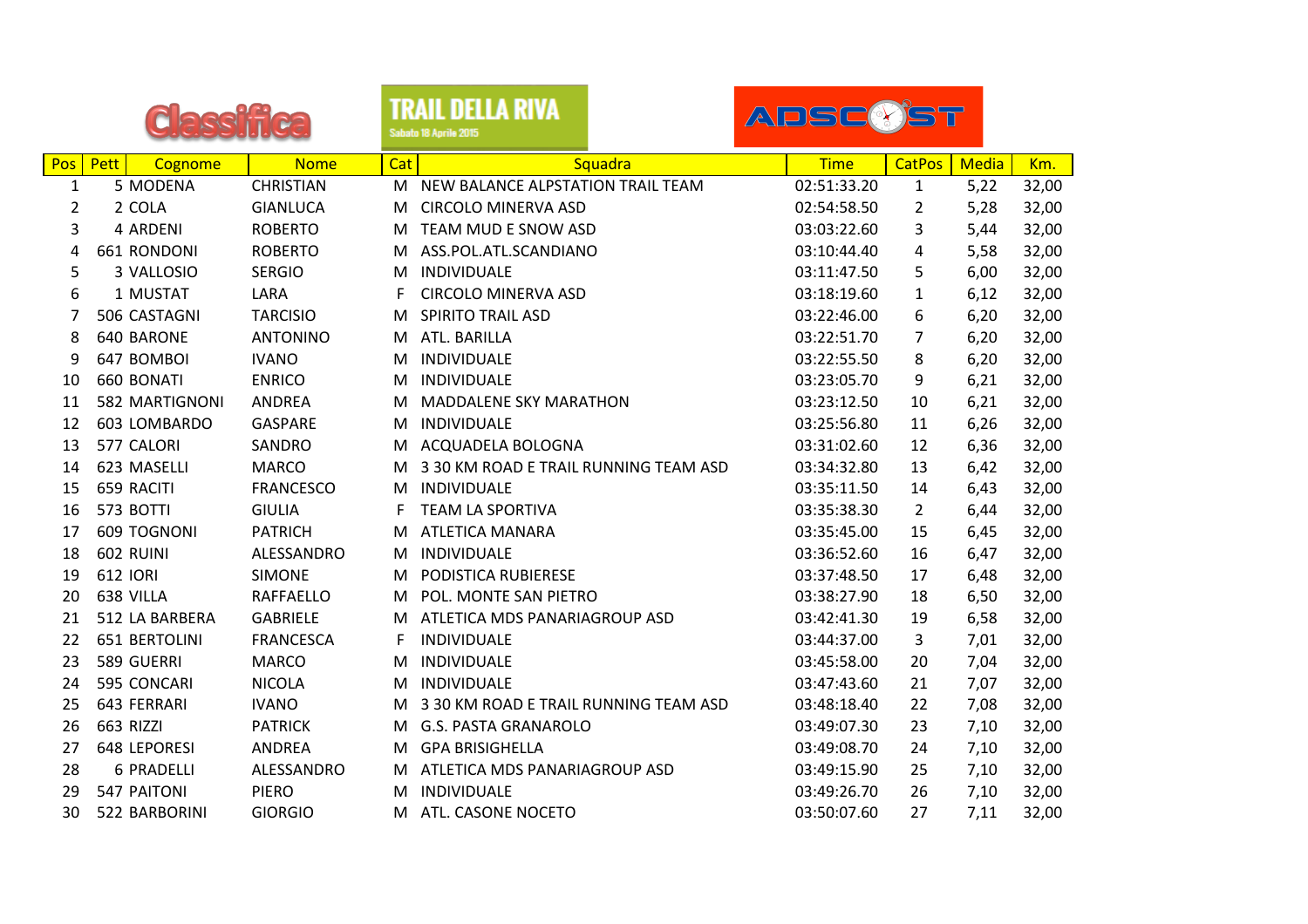| 31 | 505 ORLANDI               | <b>MARIA CRISTINA</b> | F. | POD. SASSOLESE                        | 03:50:44.70 | 4              | 7,13 | 32,00 |
|----|---------------------------|-----------------------|----|---------------------------------------|-------------|----------------|------|-------|
| 32 | 601 VANDELLI              | ANDREA                | M  | INDIVIDUALE                           | 03:50:46.20 | 28             | 7,13 | 32,00 |
| 33 | 543 CARIANI               | GIOVANNI              | M  | TEAM MUD E SNOW ASD                   | 03:51:23.80 | 29             | 7,14 | 32,00 |
| 34 | 583 BORTOLUZZI            | LORENZA               | F. | <b>MADDALENE SKY MARATHON</b>         | 03:51:28.80 | 5              | 7,14 | 32,00 |
| 35 | <b>614 GUATELLI</b>       | <b>FRANCESCO</b>      | M  | ASD MONTICELLI TERME 1960             | 03:51:35.30 | 30             | 7,14 | 32,00 |
| 36 | 613 MICHELI               | ANDREA                |    | M ASD MONTICELLI TERME 1960           | 03:51:35.60 | 31             | 7,14 | 32,00 |
| 37 | 578 MAGNAVACCHI FRANCESCO |                       | M. | VENGO LI' ASD                         | 03:51:36.30 | 32             | 7,14 | 32,00 |
| 38 | 644 CRISTONI              | <b>OMAR</b>           | M  | INDIVIDUALE                           | 03:52:04.60 | 33             | 7,15 | 32,00 |
| 39 | 606 FIOCCHI               | PIER FRANCESCO        |    | M ATL. CASTELNOVO MONTI               | 03:52:59.30 | 34             | 7,17 | 32,00 |
| 40 | 532 MARINELLO             | <b>MASSIMO</b>        |    | M ASD TEAM KM SPORT                   | 03:54:39.90 | 35             | 7,20 | 32,00 |
| 41 | <b>635 BONGIOVANNI</b>    | <b>ANDREA</b>         |    | M ATL. VIADANA                        | 03:54:44.00 | 36             | 7,20 | 32,00 |
| 42 | <b>624 MONTELLI</b>       | <b>DANIELA</b>        | F. | 3 30 KM ROAD E TRAIL RUNNING TEAM ASD | 03:54:45.50 | 6              | 7,20 | 32,00 |
| 43 | 501 MONTANARI             | <b>FRANCESCO</b>      | M. | TEAM MUD E SNOW ASD                   | 03:55:29.90 | 37             | 7,22 | 32,00 |
| 44 | 655 RODOLFI               | <b>MARIO</b>          | M  | <b>GS CROCE ARCANA</b>                | 03:59:54.60 | 38             | 7,30 | 32,00 |
| 45 | 507 ZACCARELLI            | <b>EUGENIO</b>        | M  | TEAM MUD E SNOW ASD                   | 03:59:58.40 | 39             | 7,30 | 32,00 |
| 46 | 514 GRIMANDI              | <b>FABRIZIO</b>       | M  | PERSICETANA PODISTICA                 | 04:00:30.70 | 40             | 7,31 | 32,00 |
| 47 | 584 FERRETTI              | <b>MATTEO</b>         | M  | INDIVIDUALE                           | 04:01:01.10 | 41             | 7,32 | 32,00 |
| 48 | 563 BOTTONE               | <b>GIULIO</b>         | M  | UISP REGGIO EMILIA                    | 04:01:01.10 | 42             | 7,32 | 32,00 |
| 49 | 645 SIGHICELLI            | LUIGI                 | M  | INDIVIDUALE                           | 04:01:31.70 | 43             | 7,33 | 32,00 |
| 50 | 525 DAGUIN                | <b>FABRICE</b>        |    | M FIESOLE POL. ASD O.R.S.T.           | 04:02:47.90 | 44             | 7,35 | 32,00 |
| 51 | 513 LAPICIRELLA           | MARCELLO              |    | M INDIVIDUALE                         | 04:03:30.40 | 45             | 7,37 | 32,00 |
| 52 | 625 RUGGERINI             | <b>GIANNI</b>         | M. | 3 30 KM ROAD E TRAIL RUNNING TEAM ASD | 04:06:50.80 | 46             | 7,43 | 32,00 |
| 53 | 636 POZZI                 | <b>MATTEO</b>         |    | M ADMO                                | 04:07:30.90 | 47             | 7,44 | 32,00 |
| 54 | 641 MASINI                | <b>MARCO</b>          |    | M UISP BOLOGNA                        | 04:07:47.90 | 48             | 7,45 | 32,00 |
| 55 | 548 ZAMBON                | <b>CRISTIAN</b>       | M  | <b>PMR 2.0</b>                        | 04:07:52.60 | 49             | 7,45 | 32,00 |
| 56 | 557 NEGRO                 | <b>GIANCARLO</b>      | M  | TEAM MUD E SNOW ASD                   | 04:08:02.50 | 50             | 7,45 | 32,00 |
| 57 | 653 MASSARI               | <b>MARCO</b>          | M  | G.P.A. SAN MARINO                     | 04:08:59.90 | 51             | 7,47 | 32,00 |
| 58 | 508 ZACCHIA               | <b>FEDERICA</b>       | F  | <b>KINOMANA</b>                       | 04:09:21.20 | $\overline{7}$ | 7,48 | 32,00 |
| 59 | <b>562 POLI</b>           | <b>CLAUDIO</b>        | M  | <b>UISP BOLOGNA</b>                   | 04:09:36.10 | 52             | 7,48 | 32,00 |
| 60 | 652 D'ANTUONO             | <b>ROBERTO</b>        |    | M ASD I CINGHIALI                     | 04:11:13.00 | 53             | 7,51 | 32,00 |
| 61 | 650 BONIZZI               | <b>CORRADO</b>        | M  | G.P. AVIS SUZZARA                     | 04:12:11.80 | 54             | 7,53 | 32,00 |
| 62 | 519 SCHIA                 | LORENZO               |    | M ATL. CASONE NOCETO                  | 04:12:56.30 | 55             | 7,54 | 32,00 |
| 63 | 503 INCERTI               | <b>MASSIMO</b>        | M  | <b>SPORT INSIEME</b>                  | 04:13:35.00 | 56             | 7,55 | 32,00 |
| 64 | 549 CAFFAGNINI            | <b>MAURO</b>          |    | M CUS PARMA                           | 04:13:54.20 | 57             | 7,56 | 32,00 |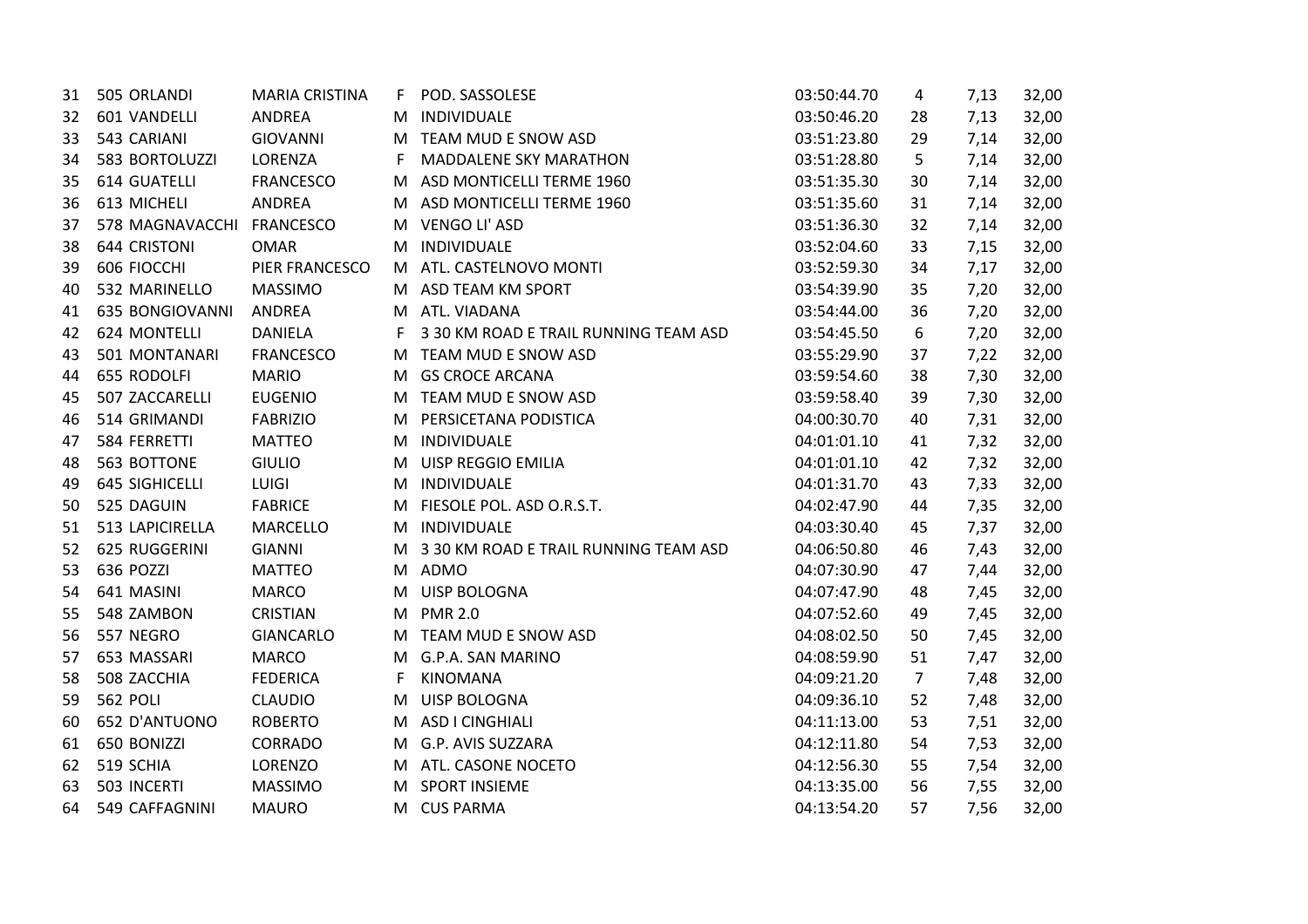| 65 | <b>628 TURRICCHIA</b> | <b>LUCA</b>      | M  | LOLLIAUTO ASD                           | 04:14:21.20 | 58 | 7,57 | 32,00 |
|----|-----------------------|------------------|----|-----------------------------------------|-------------|----|------|-------|
| 66 | 551 ANTELMI           | <b>FEDERICO</b>  |    | M CASTELLO RUNNING                      | 04:14:34.40 | 59 | 7,57 | 32,00 |
| 67 | 541 PUGNAGHI          | PAOLO            |    | M 3 30 KM ROAD E TRAIL RUNNING TEAM ASD | 04:14:56.90 | 60 | 7,58 | 32,00 |
| 68 | 524 BERGONZINI        | <b>OTELLO</b>    |    | M TEAM MUD E SNOW ASD                   | 04:17:38.20 | 61 | 8,03 | 32,00 |
| 69 | 546 SCIPOLO           | <b>MARCO</b>     |    | M INDIVIDUALE                           | 04:19:21.10 | 62 | 8,06 | 32,00 |
| 70 | 593 PEDERZANI         | <b>DAVIDE</b>    | M  | ATL. BARILLA                            | 04:20:16.10 | 63 | 8,08 | 32,00 |
| 71 | 544 GRASSETTO         | <b>MICHELA</b>   | F. | <b>ATLETICA MANARA</b>                  | 04:21:46.60 | 8  | 8,11 | 32,00 |
| 72 | 7 PASSAMONTE          | <b>DANIELE</b>   | M  | ADMO                                    | 04:24:20.30 | 64 | 8,16 | 32,00 |
| 73 | 665 CELLAURO          | ANDREA           | M  | INDIVIDUALE                             | 04:25:56.20 | 65 | 8,19 | 32,00 |
| 74 | 598 RONCONI           | <b>STEFANO</b>   |    | M ASD. SONO IN GRADO                    | 04:25:56.50 | 66 | 8,19 | 32,00 |
| 75 | 664 BERARDI           | <b>DOMENICO</b>  |    | M INDIVIDUALE                           | 04:25:56.60 | 67 | 8,19 | 32,00 |
| 76 | 526 PAVESI            | <b>GIACOMO</b>   |    | M TEAM MUD E SNOW ASD                   | 04:26:22.70 | 68 | 8,19 | 32,00 |
| 77 | 510 NICOLINI          | ANDREA           |    | M POL. MADONNINA                        | 04:27:37.70 | 69 | 8,22 | 32,00 |
| 78 | 545 TIGRI             | ANDREA           | M  | INDIVIDUALE                             | 04:27:38.20 | 70 | 8,22 | 32,00 |
| 79 | 509 BERTANI           | <b>ENRICO</b>    | M  | POL. MADONNINA                          | 04:27:42.60 | 71 | 8,22 | 32,00 |
| 80 | 537 BRAIDI            | <b>FRANCESCA</b> | F. | TEAM MUD E SNOW ASD                     | 04:28:08.20 | 9  | 8,23 | 32,00 |
| 81 | 523 FOGLIA            | <b>FABRIZIO</b>  | M  | ATL. CASONE NOCETO                      | 04:28:12.50 | 72 | 8,23 | 32,00 |
| 82 | 575 PANIZZA           | <b>PAOLO</b>     | M  | <b>GP AVIS SUZZARA</b>                  | 04:28:31.10 | 73 | 8,23 | 32,00 |
| 83 | 590 ZACCARIA          | <b>RICCARDO</b>  | M  | POL. SAN DONNINO                        | 04:29:31.70 | 74 | 8,25 | 32,00 |
| 84 | 617 MANFREDI          | <b>GIACOMO</b>   |    | M STONE TRAIL TEAM                      | 04:29:37.80 | 76 | 8,26 | 32,00 |
| 85 | 634 BOCCHI            | SANDRO           |    | M UISP PARMA                            | 04:29:37.80 | 75 | 8,26 | 32,00 |
| 86 | 542 CIANCIOSI         | ANDREA           |    | M OVADESE TRAIL TEAM ASD                | 04:29:46.70 | 77 | 8,26 | 32,00 |
| 87 | 535 FRANCESCHI        | <b>LUCA</b>      |    | M TEAM MUD E SNOW ASD                   | 04:30:12.70 | 78 | 8,27 | 32,00 |
| 88 | 579 BARBIERI          | <b>MICHELE</b>   |    | M VENGO LI' ASD                         | 04:31:44.80 | 79 | 8,30 | 32,00 |
| 89 | 539 DONATI            | ANDREA           |    | M VENGO LI' ASD                         | 04:31:45.10 | 80 | 8,30 | 32,00 |
| 90 | 521 TARTARINI         | <b>ALAN</b>      | M  | <b>PICO RUNNERS</b>                     | 04:32:23.50 | 81 | 8,31 | 32,00 |
| 91 | 531 TASSINI           | LUIGI            | M  | INDIVIDUALE                             | 04:33:52.40 | 82 | 8,34 | 32,00 |
| 92 | 658 DAL SANTO         | SANDRA           | F. | INDIVIDUALE                             | 04:33:59.70 | 10 | 8,34 | 32,00 |
| 93 | 604 GAMBERINI         | <b>ALAN</b>      | M  | <b>ASD TEAM SPARTANS</b>                | 04:35:04.30 | 83 | 8,36 | 32,00 |
| 94 | 9 DE MARIA            | <b>GIANNI</b>    |    | M ADMO                                  | 04:35:35.40 | 84 | 8,37 | 32,00 |
| 95 | 527 TURCHI            | <b>RICCARDO</b>  |    | M TEAM MUD E SNOW ASD                   | 04:35:49.60 | 85 | 8,37 | 32,00 |
| 96 | 626 VETTORELLO        | <b>CLAUDIO</b>   |    | M 3 30 KM ROAD E TRAIL RUNNING TEAM ASD | 04:36:40.00 | 86 | 8,39 | 32,00 |
| 97 | 588 CAVATORTA         | <b>GABRIELE</b>  | M  | KINOMANA                                | 04:38:52.50 | 87 | 8,43 | 32,00 |
| 98 | 605 SAIA              | <b>FRANCISCO</b> | M  | INDIVIDUALE                             | 04:39:57.00 | 88 | 8,45 | 32,00 |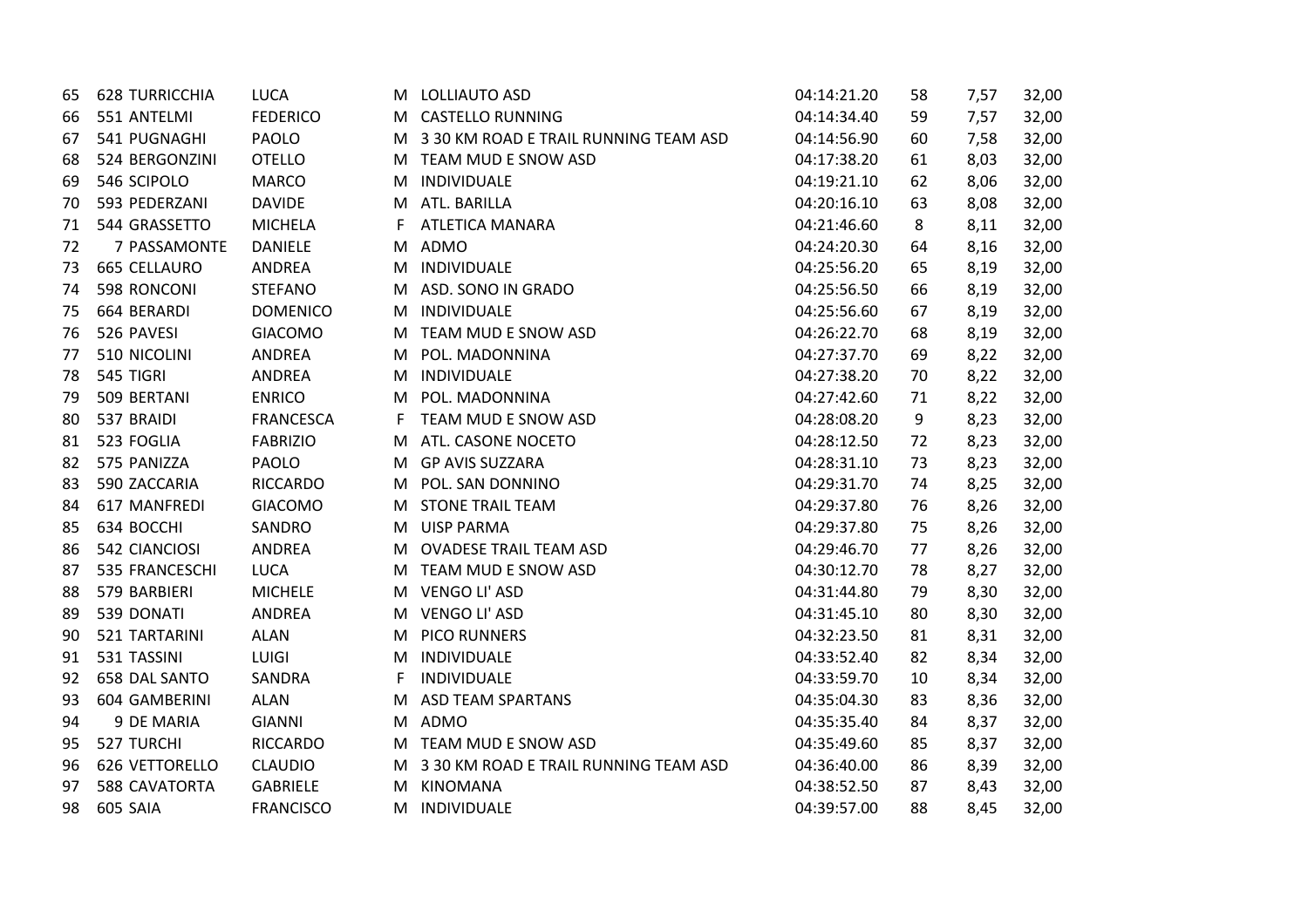| 99  | 8 BARALDI          | SARA              | F | <b>ADMO</b>                 | 04:40:57.30 | 11  | 8,47 | 32,00 |
|-----|--------------------|-------------------|---|-----------------------------|-------------|-----|------|-------|
| 100 | <b>10 FERRETTI</b> | <b>GIOVANNI</b>   | M | ADMO                        | 04:40:57.90 | 90  | 8,47 | 32,00 |
| 101 | 559 CORNIA         | <b>MARIO</b>      | M | POL. MADONNINA              | 04:40:57.90 | 89  | 8,47 | 32,00 |
| 102 | 534 SANTI          | <b>SIMONE</b>     | M | TEAM MUD E SNOW ASD         | 04:41:24.10 | 91  | 8,48 | 32,00 |
| 103 | 621 BALBONI        | PAOLO             | M | LOLLIAUTO ASD               | 04:42:05.10 | 92  | 8,49 | 32,00 |
| 104 | 633 MAURIZIO       | <b>CORTICELLI</b> | M | ATL. PRISMA SPEDIZIONI      | 04:42:23.00 | 93  | 8,49 | 32,00 |
| 105 | 629 CRISTOFORI     | <b>FABIO</b>      | M | POL. PORTA SARAGOZZA        | 04:42:46.40 | 94  | 8,50 | 32,00 |
| 106 | 580 MIGLIORI       | <b>MICHELA</b>    | F | ASD RUNNERS BARBERINO       | 04:43:15.40 | 12  | 8,51 | 32,00 |
| 107 | 581 LASTRUCCI      | <b>FRANCESCO</b>  | м | ASD RUNNERS BARBERINO       | 04:43:16.80 | 95  | 8,51 | 32,00 |
| 108 | 599 QUAGLIAROLI    | PAOLO             | M | INDIVIDUALE                 | 04:44:28.00 | 96  | 8,53 | 32,00 |
| 109 | 627 DEGLI ESPOSTI  | <b>NICOLA</b>     | M | ASD CASTELGOFFREDO          | 04:45:51.60 | 97  | 8,56 | 32,00 |
| 110 | 540 TRAMONTANO     | <b>MASSIMO</b>    | M | <b>G.S. PASTA GRANAROLO</b> | 04:46:19.90 | 98  | 8,57 | 32,00 |
| 111 | 616 GARANO         | <b>LUIGI</b>      | M | <b>ROAD RUNNER POVIGLIO</b> | 04:48:28.50 | 99  | 9,01 | 32,00 |
| 112 | 502 CASSAI         | <b>ILARIO</b>     | M | TEAM MUD E SNOW ASD         | 04:48:38.00 | 100 | 9,01 | 32,00 |
| 113 | 576 GOLINUCCI      | <b>MARCO</b>      | M | <b>SPIRITO TRAIL ASD</b>    | 04:50:16.30 | 101 | 9,04 | 32,00 |
| 114 | 587 MARINI         | <b>RICCARDO</b>   | M | T.T. CESENATICO ASD         | 04:50:16.90 | 102 | 9,04 | 32,00 |
| 115 | 529 GUIDI          | <b>ALESSIO</b>    | M | <b>ASD TEAM SPARTANS</b>    | 04:51:52.10 | 103 | 9,07 | 32,00 |
| 116 | 596 BORELLA        | LUCA              | M | INDIVIDUALE                 | 04:53:58.10 | 104 | 9,11 | 32,00 |
| 117 | 528 MONTANARI      | <b>LUCA</b>       | M | TEAM MUD E SNOW ASD         | 04:54:54.80 | 105 | 9,13 | 32,00 |
| 118 | 611 MARVASI        | GRAZIELLA         | F | LOLLIAUTO ASD               | 04:56:39.60 | 13  | 9,16 | 32,00 |
| 119 | 610 TODISCO        | <b>GIUSEPPE</b>   | M | LOLLIAUTO ASD               | 04:56:39.70 | 106 | 9,16 | 32,00 |
| 120 | 520 GUARNIERI      | <b>STEFANO</b>    | M | ATL. CASONE NOCETO          | 04:56:54.30 | 107 | 9,17 | 32,00 |
| 121 | 649 ZUMBOLO        | <b>FRANCESCO</b>  | M | SORESINA RUNNING CLUB       | 04:57:07.80 | 108 | 9,17 | 32,00 |
| 122 | 618 VERNIZZI       | <b>FEDERICO</b>   | M | INDIVIDUALE                 | 04:58:35.60 | 109 | 9,20 | 32,00 |
| 123 | 570 SANDOLFINI     | SARA              | F | VENGO LI' ASD               | 04:58:35.70 | 14  | 9,20 | 32,00 |
| 124 | 538 MINARDI        | <b>MIRKO</b>      | M | INDIVIDUALE                 | 05:02:24.70 | 110 | 9,27 | 32,00 |
| 125 | 516 BORTOLOTTI     | <b>FRANCO</b>     | M | TEAM MUD E SNOW ASD         | 05:02:41.60 | 111 | 9,28 | 32,00 |
| 126 | 555 GRECO          | <b>GIANCARLO</b>  | M | POLISPORTIVA SAN DAMASO     | 05:05:06.20 | 112 | 9,32 | 32,00 |
| 127 | 656 DALL'OLIO      | <b>FABIO</b>      | M | INDIVIDUALE                 | 05:08:37.20 | 113 | 9,39 | 32,00 |
| 128 | 608 ESPOSITO       | <b>ROBERTO</b>    | M | INDIVIDUALE                 | 05:08:37.70 | 114 | 9,39 | 32,00 |
| 129 | 511 GIULIANI       | <b>STEFANIA</b>   | F | <b>SPORT &amp; SPORTIVI</b> | 05:10:09.70 | 15  | 9,42 | 32,00 |
| 130 | 585 BAZZOCCHI      | <b>MARCO</b>      | M | T.T. CESENATICO ASD         | 05:11:13.50 | 115 | 9,44 | 32,00 |
| 131 | 591 CORRADI        | <b>DAVIDE</b>     | м | INDIVIDUALE                 | 05:12:13.10 | 116 | 9,45 | 32,00 |
| 132 | 517 GRECI          | <b>EVARISTO</b>   | M | ATL. CASONE NOCETO          | 05:14:28.20 | 117 | 9,50 | 32,00 |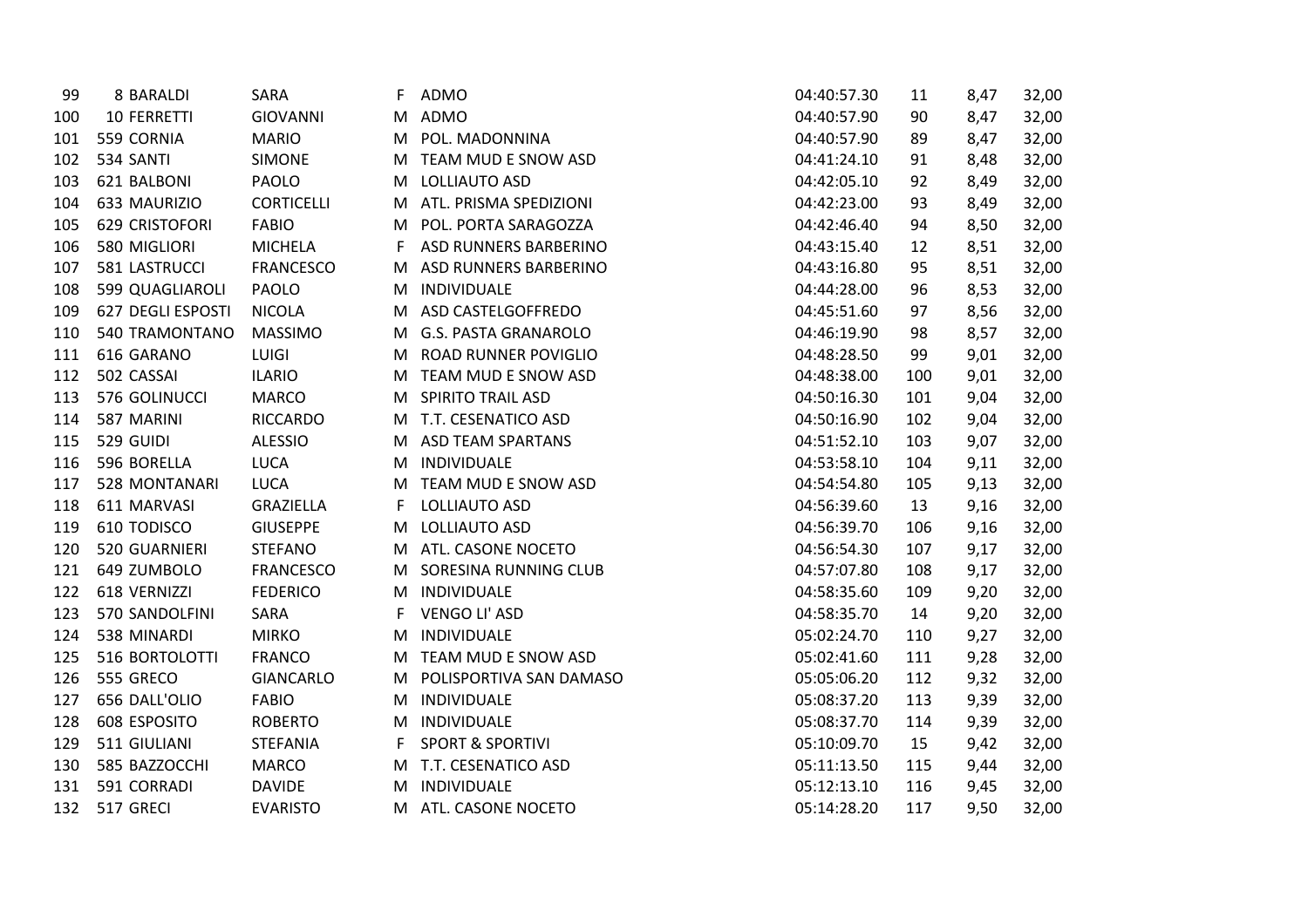| 133 | 657 VEZZANI      | <b>VALERIO</b>  |    | M INDIVIDUALE                     | 05:15:31.00 | 118 | 9,52  | 32,00 |
|-----|------------------|-----------------|----|-----------------------------------|-------------|-----|-------|-------|
| 134 | 600 SCALABRINI   | <b>MAURO</b>    |    | M VIRTUS CASALGRANDE              | 05:17:15.90 | 119 | 9,55  | 32,00 |
| 135 | 630 PERINI       | <b>GIOVANNI</b> | M  | INDIVIDUALE                       | 05:18:20.70 | 120 | 9,57  | 32,00 |
| 136 | 558 CARIOLATO    | <b>ROBERTA</b>  | F  | <b>ASD TERZO TEMPO</b>            | 05:20:31.00 | 16  | 10,01 | 32,00 |
| 137 | 572 BURSI        | ANDREA          | м  | INDIVIDUALE                       | 05:21:59.20 | 121 | 10,04 | 32,00 |
| 138 | 662 BENAZZI      | <b>MARCO</b>    | м  | LOLLIAUTO ASD                     | 05:22:18.50 | 122 | 10,04 | 32,00 |
| 139 | 518 LOPEZ        | <b>ANTONIO</b>  | M  | ATL. CASONE NOCETO                | 05:23:53.90 | 123 | 10,07 | 32,00 |
| 140 | 574 FIORINI      | <b>FABIO</b>    | M  | INDIVIDUALE                       | 05:24:57.50 | 124 | 10,09 | 32,00 |
| 141 | 504 PICCIONI     | <b>FABIO</b>    |    | M PERSICETANA PODISTICA           | 05:24:57.80 | 125 | 10,09 | 32,00 |
| 142 | 632 CONTESSA     | AGNESE          | F. | ATL. CELLATICA                    | 05:28:29.50 | 17  | 10,16 | 32,00 |
| 143 | 631 CASTEREZZATI | <b>CRISTIAN</b> |    | M ATL. CELLATICA                  | 05:28:30.40 | 126 | 10,16 | 32,00 |
| 144 | 552 MALAVASI     | <b>MAURO</b>    |    | M TEAM MUD E SNOW ASD             | 05:29:58.60 | 127 | 10,19 | 32,00 |
| 145 | 553 MALAVASI     | PAOLO           |    | M UISP MODENA                     | 05:30:04.80 | 128 | 10,19 | 32,00 |
| 146 | 607 ZENTI        | PAOLO           |    | M A.S.D. POD. PONTELUNGO BOLOGNA  | 05:30:06.30 | 129 | 10,19 | 32,00 |
| 147 | 637 SENTIERI     | <b>YURI</b>     | M  | TEAM MUD E SNOW ASD               | 05:41:48.92 | 130 | 10,41 | 32,00 |
| 148 | 550 ARATTI       | <b>CESARE</b>   | M  | <b>CASTELLO RUNNING</b>           | 05:44:29.26 | 131 | 10,46 | 32,00 |
| 149 | 594 TONON        | <b>MICHELE</b>  |    | M SCUOLA DI MARATONA VITTORIO V   | 05:45:29.99 | 132 | 10,48 | 32,00 |
|     |                  |                 |    |                                   |             |     |       |       |
| 1   | 50 PIANA         | <b>GIULIO</b>   |    | M TEAM MUD E SNOW ASD             | 01:40:59.80 | 1   | 5,19  | 20,00 |
| 2   | 233 VIGNALI      | <b>FABRIZIO</b> |    | M ATL. CASONE NOCETO              | 01:47:04.40 | 2   | 5,38  | 20,00 |
| 3   | <b>218 RIVI</b>  | <b>ENRICO</b>   |    | M ASS.POL.ATL.SCANDIANO           | 01:48:55.90 | 3   | 5,44  | 20,00 |
| 4   | 219 BIGNAMI      | <b>FIORENZO</b> |    | M CSI SASSO MARCONI               | 01:50:42.30 | 4   | 5,50  | 20,00 |
| 5   | 311 SANTINI      | <b>DANIELE</b>  |    | M 3T VALTARO                      | 01:51:16.90 | 5   | 5,51  | 20,00 |
| 6   | 302 FERRARINI    | <b>PIETRO</b>   | M  | VENGO LI' ASD                     | 01:53:27.80 | 6   | 5,58  | 20,00 |
| 7   | 146 BETTELLI     | <b>ANDREA</b>   | M  | INDIVIDUALE                       | 01:54:24.00 | 7   | 6,01  | 20,00 |
| 8   | 145 TALLERI      | <b>WILLIAM</b>  | M  | INDIVIDUALE                       | 01:56:59.50 | 8   | 6,09  | 20,00 |
| 9   | 234 SANTINI      | <b>ANTONIO</b>  | M  | ATL. CASONE NOCETO                | 01:59:14.00 | 9   | 6,17  | 20,00 |
| 10  | 197 STRADI       | <b>GIANLUCA</b> |    | M GS POL. MADONNINA               | 01:59:28.40 | 10  | 6,17  | 20,00 |
| 11  | 259 BARBIERI     | <b>MATTEO</b>   |    | M UISP MODENA                     | 01:59:40.10 | 11  | 6,18  | 20,00 |
| 12  | 243 PIRRO        | PAOLO           |    | M POLISPORTIVA OLIMPIA VIGNOLA    | 02:00:22.50 | 12  | 6,20  | 20,00 |
| 13  | 262 BERNABEI     | <b>MATTEO</b>   |    | M INDIVIDUALE                     | 02:00:51.20 | 13  | 6,22  | 20,00 |
| 14  | 108 SANTI        | <b>LUCA</b>     | м  | TRIATHLON TEAM AVIA PERVIA MODENA | 02:01:05.20 | 14  | 6,22  | 20,00 |
| 15  | 298 CANTONI      | <b>FEDERICO</b> | M  | <b>KINOMANA</b>                   | 02:01:41.60 | 15  | 6,24  | 20,00 |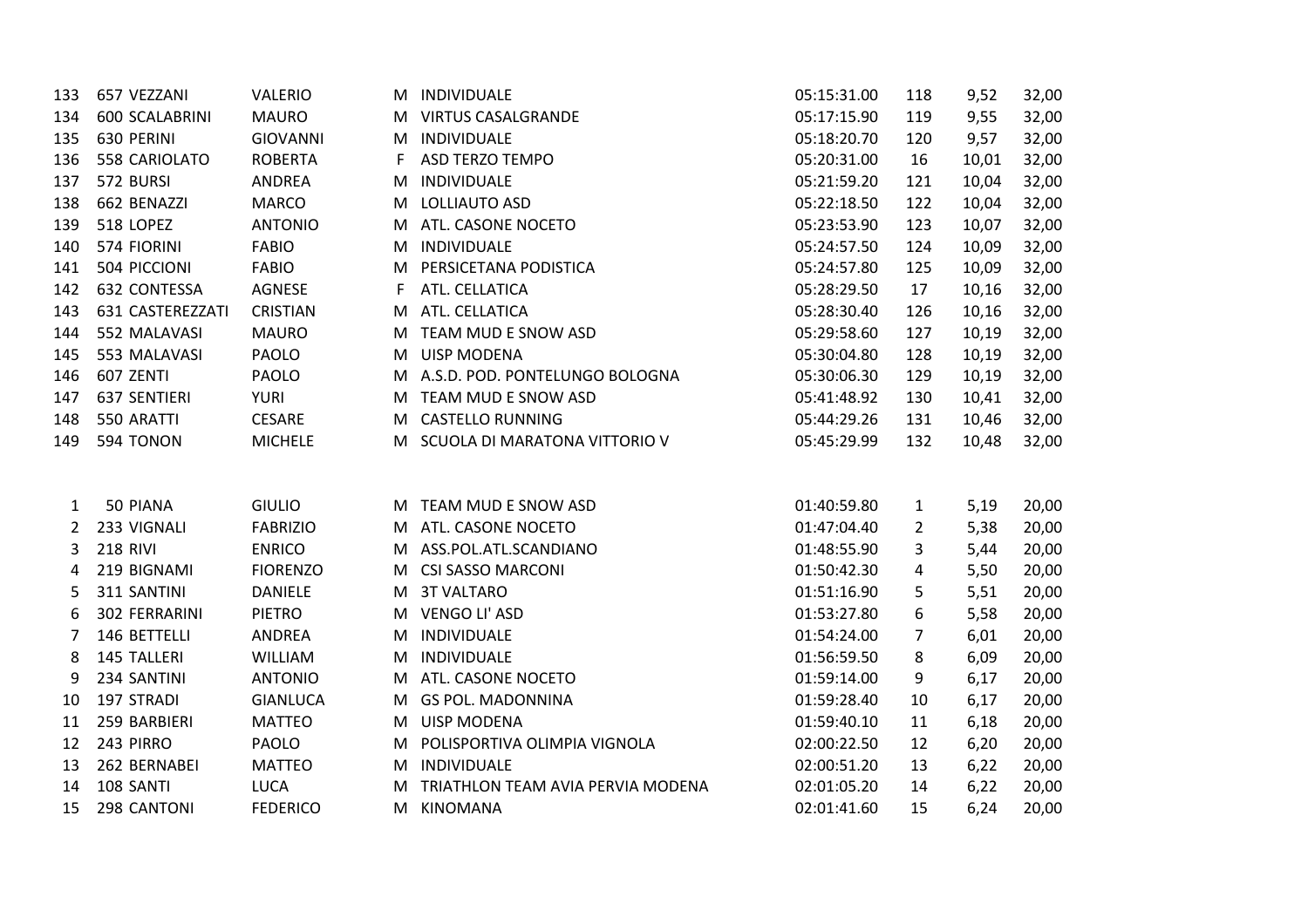| 16 | 169 PASQUALI           | <b>CHIARA</b>     | F. | <b>ATLETICA REGGIO</b>          | 02:02:44.80 | $\mathbf{1}$   | 6,28 | 20,00 |
|----|------------------------|-------------------|----|---------------------------------|-------------|----------------|------|-------|
| 17 | 114 DEL CARLO          | SONIA             | F  | TEAM MUD E SNOW ASD             | 02:04:33.00 | $\overline{2}$ | 6,33 | 20,00 |
| 18 | 196 LO CONTE           | <b>ANTONIO</b>    | M  | <b>GS POL. MADONNINA</b>        | 02:04:33.60 | 16             | 6,33 | 20,00 |
| 19 | <b>168 GIOVANNETTI</b> | ANDREA            |    | M ATLETICA REGGIO               | 02:05:51.60 | 17             | 6,37 | 20,00 |
| 20 | 186 DE BLASIO          | LUIGI             | M  | TEAM MUD E SNOW ASD             | 02:06:09.60 | 18             | 6,38 | 20,00 |
| 21 | 102 POLITO             | <b>SABRINA</b>    | F. | <b>ATLETICA REGGIO</b>          | 02:07:19.10 | 3              | 6,42 | 20,00 |
| 22 | 199 BELLUCCI           | LAURO             | м  | POL. MADONNINA                  | 02:07:40.99 | 19             | 6,43 | 20,00 |
| 23 | 215 MONTORSI           | <b>EDOARDO</b>    | M  | INDIVIDUALE                     | 02:09:28.80 | 20             | 6,49 | 20,00 |
| 24 | 148 PAPOTTI            | <b>CRISTIANO</b>  | M  | PERSICETANA PODISTICA           | 02:09:46.30 | 21             | 6,50 | 20,00 |
| 25 | 231 SCORCIONI          | <b>DANIELE</b>    |    | M INDIVIDUALE                   | 02:10:39.50 | 22             | 6,53 | 20,00 |
| 26 | 56 CAPELLI             | <b>MANUEL</b>     |    | M INDIVIDUALE                   | 02:10:57.00 | 23             | 6,54 | 20,00 |
| 27 | 263 CASALI             | <b>DANILO</b>     |    | M POL. DIL. SANRAFEL            | 02:11:30.60 | 24             | 6,55 | 20,00 |
| 28 | 309 MATTEO             | <b>ANGHINETTI</b> |    | M UISP PARMA                    | 02:11:39.90 | 25             | 6,56 | 20,00 |
| 29 | 205 BATTAGLIOLA        | <b>ENRICO</b>     |    | M ATLETICA MDS PANARIAGROUP ASD | 02:11:48.70 | 26             | 6,56 | 20,00 |
| 30 | 232 GARETTI            | <b>ALESSIO</b>    | M  | <b>UISP MODENA</b>              | 02:11:54.10 | 27             | 6,57 | 20,00 |
| 31 | 216 VECCHI             | CARLOTTA          | F. | <b>ATLETICA MANARA</b>          | 02:13:11.70 | 4              | 7,01 | 20,00 |
| 32 | 314 PINGHINI           | <b>ETTORE</b>     | м  | POLISPORTIVA CENTESE            | 02:13:19.40 | 28             | 7,01 | 20,00 |
| 33 | 192 ZANCOGNI           | LORENZO           | M  | <b>CSI SASSO MARCONI</b>        | 02:16:00.00 | 29             | 7,09 | 20,00 |
| 34 | 286 GALEOTTI           | <b>RICCARDO</b>   | M  | <b>GPA BRISIGHELLA</b>          | 02:16:23.90 | 30             | 7,11 | 20,00 |
| 35 | 135 BERTOLETTI         | <b>GIULIA</b>     | F. | INDIVIDUALE                     | 02:16:43.60 | 5              | 7,12 | 20,00 |
| 36 | 303 DEBBIA             | <b>DAVIDE</b>     | M  | <b>GS ROCCA</b>                 | 02:16:57.40 | 31             | 7,12 | 20,00 |
| 37 | 179 SCRIMIERI          | <b>ANTONIO</b>    |    | M UISP MODENA                   | 02:17:19.20 | 32             | 7,14 | 20,00 |
| 38 | 240 BENASSI            | <b>ALBERTO</b>    |    | M INDIVIDUALE                   | 02:18:05.00 | 33             | 7,16 | 20,00 |
| 39 | 183 RESTANI            | SARA              | F. | <b>G.S. PASTA GRANAROLO</b>     | 02:18:37.80 | 6              | 7,18 | 20,00 |
| 40 | 318 TANCHELLA          | LUCA              | M  | INDIVIDUALE                     | 02:19:33.60 | 34             | 7,21 | 20,00 |
| 41 | 134 RONCONI            | <b>ARTURO</b>     | M  | ATL. CASONE NOCETO              | 02:19:41.50 | 35             | 7,21 | 20,00 |
| 42 | 267 AGAZZOTTI          | <b>WALTER</b>     | M  | ATLETICA MDS PANARIAGROUP ASD   | 02:19:42.70 | 36             | 7,21 | 20,00 |
| 43 | 104 NEGRELLI           | <b>SIMONE</b>     | M  | TEAM MUD E SNOW ASD             | 02:19:55.50 | 37             | 7,22 | 20,00 |
| 44 | 274 ZAMAGNI            | <b>MATTIA</b>     |    | M ATLETICA CORRIFERRARA         | 02:20:12.60 | 38             | 7,23 | 20,00 |
| 45 | 184 FERRARI            | VALERIO           | M  | TEAM MUD E SNOW ASD             | 02:20:19.40 | 39             | 7,23 | 20,00 |
| 46 | 185 RAIMONDI           | <b>ELISA</b>      | F. | TEAM MUD E SNOW ASD             | 02:20:19.70 | $\overline{7}$ | 7,23 | 20,00 |
| 47 | 280 GALLI              | <b>GIOVANNI</b>   | M  | INDIVIDUALE                     | 02:20:20.60 | 40             | 7,23 | 20,00 |
| 48 | 155 TINAZZO            | ALESSANDRO        | м  | INDIVIDUALE                     | 02:20:26.10 | 41             | 7,23 | 20,00 |
| 49 | 223 GUALTIERI          | <b>LUCA</b>       |    | M INDIVIDUALE                   | 02:20:28.20 | 42             | 7,24 | 20,00 |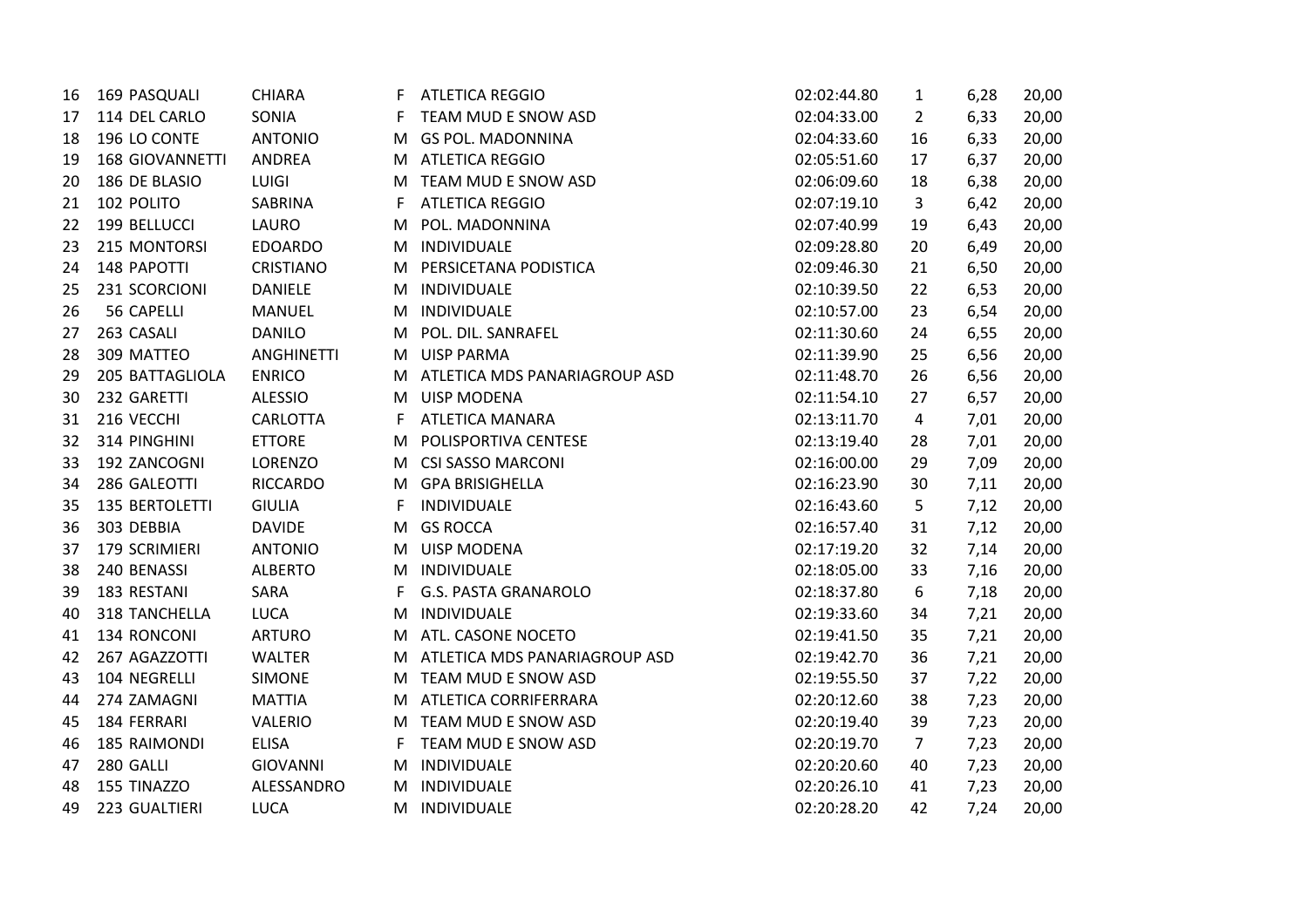| 50 | 157 LOLLI                 | <b>FRANCESCO</b>   |    | M INDIVIDUALE                         | 02:21:16.80 | 43 | 7,26 | 20,00 |
|----|---------------------------|--------------------|----|---------------------------------------|-------------|----|------|-------|
| 51 | 170 MESSORI               | <b>STEFANO</b>     | M. | INDIVIDUALE                           | 02:21:17.00 | 44 | 7,26 | 20,00 |
| 52 | 235 BOGGIA                | <b>FABIO BRUNO</b> | M. | ATL. CASONE NOCETO                    | 02:22:08.30 | 45 | 7,29 | 20,00 |
| 53 | 118 PASSUTI               | <b>GIANLUCA</b>    |    | M INDIVIDUALE                         | 02:23:12.40 | 46 | 7,32 | 20,00 |
| 54 | 122 BERTARINI             | <b>GIANPAOLO</b>   | M. | POLISPORTIVA CASTELFRANCO EMILIA      | 02:23:12.70 | 47 | 7,32 | 20,00 |
| 55 | 158 VERATI                | <b>MARCO</b>       | M  | TEAM MUD E SNOW ASD                   | 02:23:19.50 | 48 | 7,33 | 20,00 |
| 56 | <b>319 LELLI</b>          | <b>RICCARDO</b>    | M  | TEAM MUD E SNOW ASD                   | 02:23:37.30 | 49 | 7,34 | 20,00 |
| 57 | 195 GASPARINI             | PIERPAOLO          | M  | <b>GS POL. MADONNINA</b>              | 02:23:47.20 | 50 | 7,34 | 20,00 |
| 58 | 245 VALENTI               | <b>FRANCESCA</b>   | F. | <b>KINOMANA</b>                       | 02:23:50.00 | 8  | 7,34 | 20,00 |
| 59 | 53 TASSELLI               | <b>MICHELE</b>     |    | M ADMO                                | 02:23:55.30 | 51 | 7,34 | 20,00 |
| 60 | 254 ZINI                  | <b>FEDERICA</b>    |    | F ASS.POL.ATL.SCANDIANO               | 02:23:57.50 | 9  | 7,35 | 20,00 |
| 61 | 167 CORSINI               | <b>IVAN</b>        | M  | <b>MODENA ATLETICA</b>                | 02:24:14.40 | 52 | 7,35 | 20,00 |
| 62 | 143 PIZZIGONI             | <b>MAURA</b>       | F. | ATL. CASONE NOCETO                    | 02:24:25.40 | 10 | 7,36 | 20,00 |
| 63 | 160 VIANI                 | <b>MATTEO</b>      | M  | ATLETICA MDS PANARIAGROUP ASD         | 02:24:48.00 | 53 | 7,37 | 20,00 |
| 64 | 224 CAPUTO                | PAOLO              | M. | <b>ATLETICA MANARA</b>                | 02:24:49.00 | 54 | 7,37 | 20,00 |
| 65 | <b>295 GIANANTONI</b>     | <b>MARCO</b>       | M. | ATLETICA CORRIFERRARA                 | 02:24:56.10 | 55 | 7,38 | 20,00 |
| 66 | 281 RICCI                 | <b>DAVIDE</b>      | M  | <b>UISP MODENA</b>                    | 02:25:04.90 | 56 | 7,38 | 20,00 |
| 67 | 119 RICCO'                | <b>MARCO</b>       | M  | POLISPORTIVA CASTELFRANCO EMILIA      | 02:25:25.90 | 57 | 7,39 | 20,00 |
| 68 | <b>120 SANTACHIARA</b>    | SILVIO             | M. | <b>ATLETICA CIBENO</b>                | 02:25:38.40 | 58 | 7,40 | 20,00 |
| 69 | 103 MASCAGNA              | VALERIO            | M  | TRAIL RUNNING BRESCIA                 | 02:25:53.20 | 59 | 7,41 | 20,00 |
| 70 | 272 EN-NABET              | SANA               | F. | <b>DODINA BIKE ASD</b>                | 02:25:54.30 | 11 | 7,41 | 20,00 |
| 71 | <b>269 CORTICELLI</b>     | <b>STEFANIA</b>    | F. | <b>DODINA BIKE ASD</b>                | 02:25:54.70 | 12 | 7,41 | 20,00 |
| 72 | 268 FERRARO               | <b>PIETRO</b>      | M  | PODISTICA VOLTANA                     | 02:25:56.30 | 60 | 7,41 | 20,00 |
| 73 | 248 PAOLO                 | <b>BUSSI</b>       | M  | 3 30 KM ROAD E TRAIL RUNNING TEAM ASD | 02:26:21.90 | 61 | 7,42 | 20,00 |
| 74 | 127 KOÅ <sup>1</sup> 2IAK | <b>JURAJ</b>       | M  | INDIVIDUALE                           | 02:26:33.40 | 62 | 7,43 | 20,00 |
| 75 | 265 MUNARI                | <b>ROSSELLA</b>    | F. | <b>ROAD RUNNER POVIGLIO</b>           | 02:27:05.20 | 13 | 7,44 | 20,00 |
| 76 | 266 CAGNOLATI             | <b>ALIDE</b>       | M  | INDIVIDUALE                           | 02:27:05.70 | 63 | 7,44 | 20,00 |
| 77 | 156 SERNESI               | <b>STEFANIA</b>    | F. | POL. MADONNINA                        | 02:27:22.20 | 14 | 7,45 | 20,00 |
| 78 | 239 CUCCOLINI             | <b>GABRIELE</b>    | M  | <b>GRUPPO PUPAZZI</b>                 | 02:27:50.40 | 64 | 7,47 | 20,00 |
| 79 | 111 FALCHIERI             | <b>GRAZIANO</b>    |    | M ASD POD. LIPPO CALDERARA            | 02:27:57.80 | 65 | 7,47 | 20,00 |
| 80 | 54 SIMONINI               | <b>GIORGIO</b>     | M  | INDIVIDUALE                           | 02:27:59.60 | 66 | 7,47 | 20,00 |
| 81 | <b>198 MALCONTENTI</b>    | <b>MICHELE</b>     | M  | INDIVIDUALE                           | 02:28:34.90 | 67 | 7,49 | 20,00 |
| 82 | 287 RIMONDI               | <b>ALAN</b>        | M  | INDIVIDUALE                           | 02:29:02.80 | 68 | 7,51 | 20,00 |
| 83 | 176 TOLLARI               | <b>CLAUDIO</b>     |    | M ATL. FRIGNANO - POL. PAVULLESE      | 02:29:02.90 | 69 | 7,51 | 20,00 |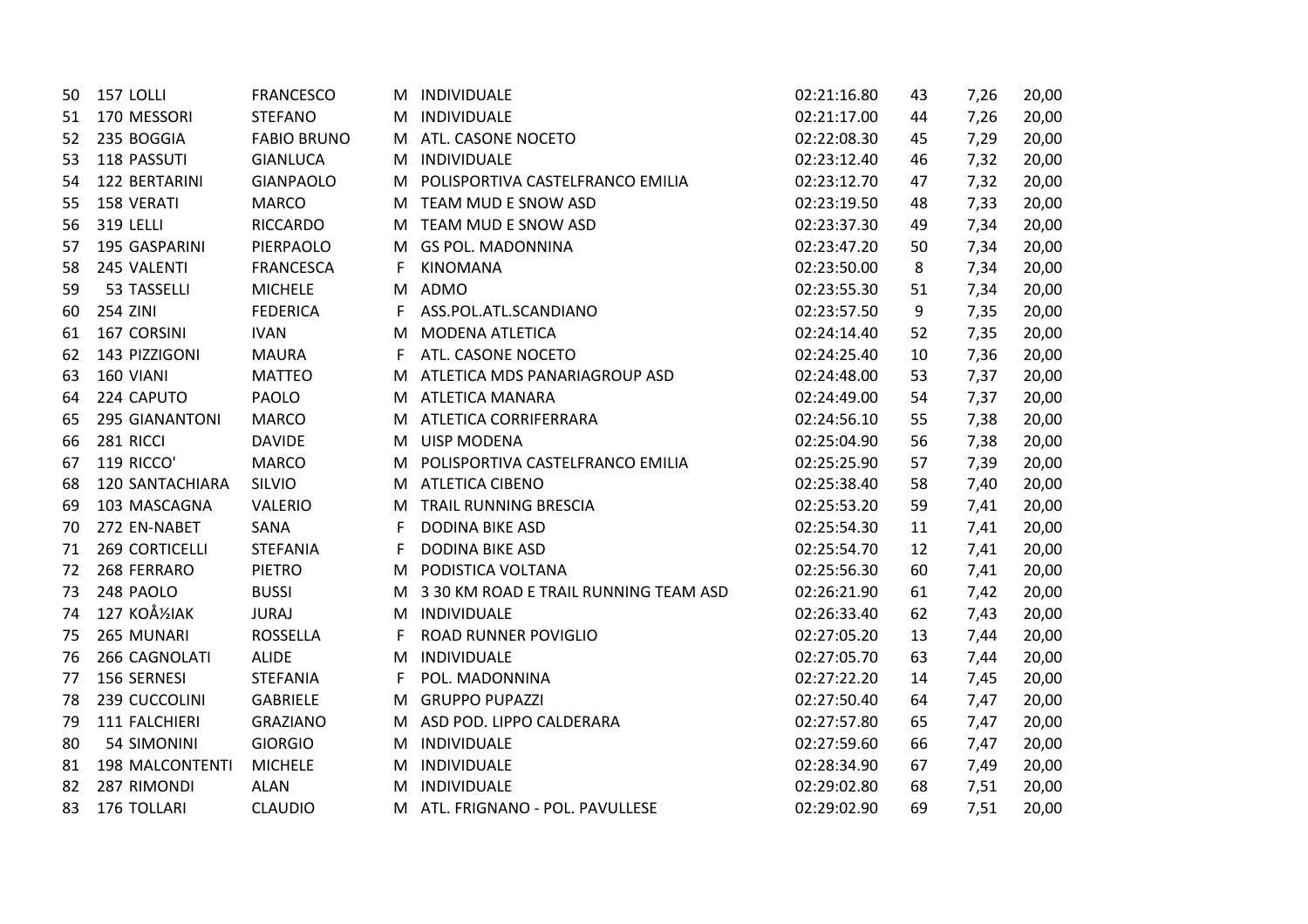| 84  | 191 GAETANI                  | <b>GIORGIO</b>   |    | <b>CIRC.RICREATIVO CITTANOVA</b>        | 02:29:37.00 | 70 | 7,52 | 20,00 |
|-----|------------------------------|------------------|----|-----------------------------------------|-------------|----|------|-------|
| 85  | 177 BERNARDONI               | ORNELLA          |    | ATL. FRIGNANO - POL. PAVULLESE          | 02:29:41.80 | 15 | 7,53 | 20,00 |
| 86  | 312 LOLLI                    | ALESSANDRO       | M  | <b>INDIVIDUALE</b>                      | 02:30:10.40 | 71 | 7,54 | 20,00 |
| 87  | 273 PIACENTINI               | <b>GIUSEPPE</b>  | M  | CIRC.RICREATIVO CITTANOVA               | 02:30:43.30 | 72 | 7,56 | 20,00 |
| 88  | 113 CAVEDONI                 | <b>LUCA</b>      | м  | POLISPORTIVA CASTELFRANCO EMILIA        | 02:31:10.20 | 73 | 7,57 | 20,00 |
| 89  | 271 CANI                     | ALESSANDRO       | M  | INDIVIDUALE                             | 02:31:10.80 | 74 | 7,57 | 20,00 |
| 90  | 154 DALLA GASPERIN KATIUSCIA |                  | F  | ATLETICA CORRIFERRARA                   | 02:32:35.00 | 16 | 8,02 | 20,00 |
| 91  | 210 NEMESINI                 | <b>ROBERTO</b>   | м  | INDIVIDUALE                             | 02:32:37.40 | 75 | 8,02 | 20,00 |
| 92  | 187 CROCI                    | <b>FABRIZIO</b>  | M  | <b>CIRC.RICREATIVO CITTANOVA</b>        | 02:33:20.20 | 76 | 8,04 | 20,00 |
| 93  | 646 FAGGIOLI                 | <b>LORENZO</b>   | M  | <b>PMR 2.0</b>                          | 02:33:26.90 | 77 | 8,05 | 20,00 |
| 94  | 292 DEBBIA                   | <b>LUCA</b>      | M  | <b>GS ROCCA</b>                         | 02:34:08.40 | 78 | 8,07 | 20,00 |
| 95  | <b>159 CORTICELLI</b>        | <b>FABIO</b>     | M  | POD. SPILAMBERTESE                      | 02:34:26.30 | 79 | 8,08 | 20,00 |
| 96  | 247 GIOVINI                  | <b>ROBERTO</b>   |    | M 3 30 KM ROAD E TRAIL RUNNING TEAM ASD | 02:34:30.10 | 80 | 8,08 | 20,00 |
| 97  | 124 MANTOVI                  | <b>LORENZO</b>   |    | M G.P. 'ART-TORRAZZO'                   | 02:34:43.90 | 81 | 8,09 | 20,00 |
| 98  | 293 GUIDETTI                 | <b>FABIO</b>     | M  | ATL. CIBENO                             | 02:34:46.70 | 82 | 8,09 | 20,00 |
| 99  | 308 FRANCESCATO              | <b>DINO</b>      | M  | ATL. CIBENO                             | 02:34:46.80 | 83 | 8,09 | 20,00 |
| 100 | 140 SCARPELLINI              | <b>ELISA</b>     | F. | TEAM MUD E SNOW ASD                     | 02:35:33.20 | 17 | 8,11 | 20,00 |
| 101 | 59 GARUTI                    | <b>PAOLO</b>     | M  | INDIVIDUALE                             | 02:35:44.40 | 84 | 8,12 | 20,00 |
| 102 | 188 FIORINI                  | <b>MATTEO</b>    | M  | CASTELFRANCO POL. ARCI UISP ASD         | 02:36:22.90 | 85 | 8,14 | 20,00 |
| 103 | 560 ZAMBELLI                 | PAOLO            | M  | <b>TRAIL ROMAGNA ASD</b>                | 02:37:12.00 | 86 | 8,16 | 20,00 |
| 104 | 165 BEGA                     | <b>MARCO</b>     | M  | ATL. GHIRLANDINA                        | 02:37:41.90 | 87 | 8,18 | 20,00 |
| 105 | 172 BARALDI                  | <b>UMBERTO</b>   | M  | <b>ATLETICA CIBENO</b>                  | 02:37:50.80 | 88 | 8,18 | 20,00 |
| 106 | 212 ZANON                    | <b>PAOLO</b>     | м  | INDIVIDUALE                             | 02:37:54.90 | 89 | 8,19 | 20,00 |
| 107 | 123 VECCHI                   | ANDREA           | м  | <b>UISP MODENA</b>                      | 02:38:03.40 | 90 | 8,19 | 20,00 |
| 108 | 294 LUGLI                    | <b>PAOLO</b>     | M  | ATL. CIBENO                             | 02:38:31.10 | 91 | 8,21 | 20,00 |
| 109 | 568 BELLINI                  | <b>MAURO</b>     | M  | POD. SASSOLESE                          | 02:38:50.40 | 92 | 8,22 | 20,00 |
| 110 | 121 ZAGNI                    | <b>MASSIMO</b>   | M  | POLISPORTIVA CASTELFRANCO EMILIA        | 02:38:55.10 | 93 | 8,22 | 20,00 |
| 111 | 213 GIOVANELLI               | <b>PATRIZIO</b>  | M  | <b>CIRC.RICREATIVO CITTANOVA</b>        | 02:38:56.40 | 94 | 8,22 | 20,00 |
| 112 | 246 GIARDINO                 | <b>FELICETTA</b> | F. | LUPI D'APPENNINO                        | 02:41:29.90 | 18 | 8,30 | 20,00 |
| 113 | 164 MONTASSO                 | <b>MARCO</b>     | M  | FLY UP SPORT ASD                        | 02:41:30.60 | 95 | 8,30 | 20,00 |
| 114 | 226 DIAMANTINI               | <b>LUCA</b>      | M  | INDIVIDUALE                             | 02:41:31.10 | 96 | 8,30 | 20,00 |
| 115 | 250 GASPARINI                | <b>GIORGIA</b>   | F. | 3 30 KM ROAD E TRAIL RUNNING TEAM ASD   | 02:41:34.40 | 19 | 8,30 | 20,00 |
| 116 | 173 CORRADINI                | <b>CHIARA</b>    | F. | INDIVIDUALE                             | 02:41:34.50 | 20 | 8,30 | 20,00 |
| 117 | 203 UGOLOTTI                 | <b>MARCO</b>     | M  | ASD MONTICELLI TERME 1960               | 02:41:35.30 | 97 | 8,30 | 20,00 |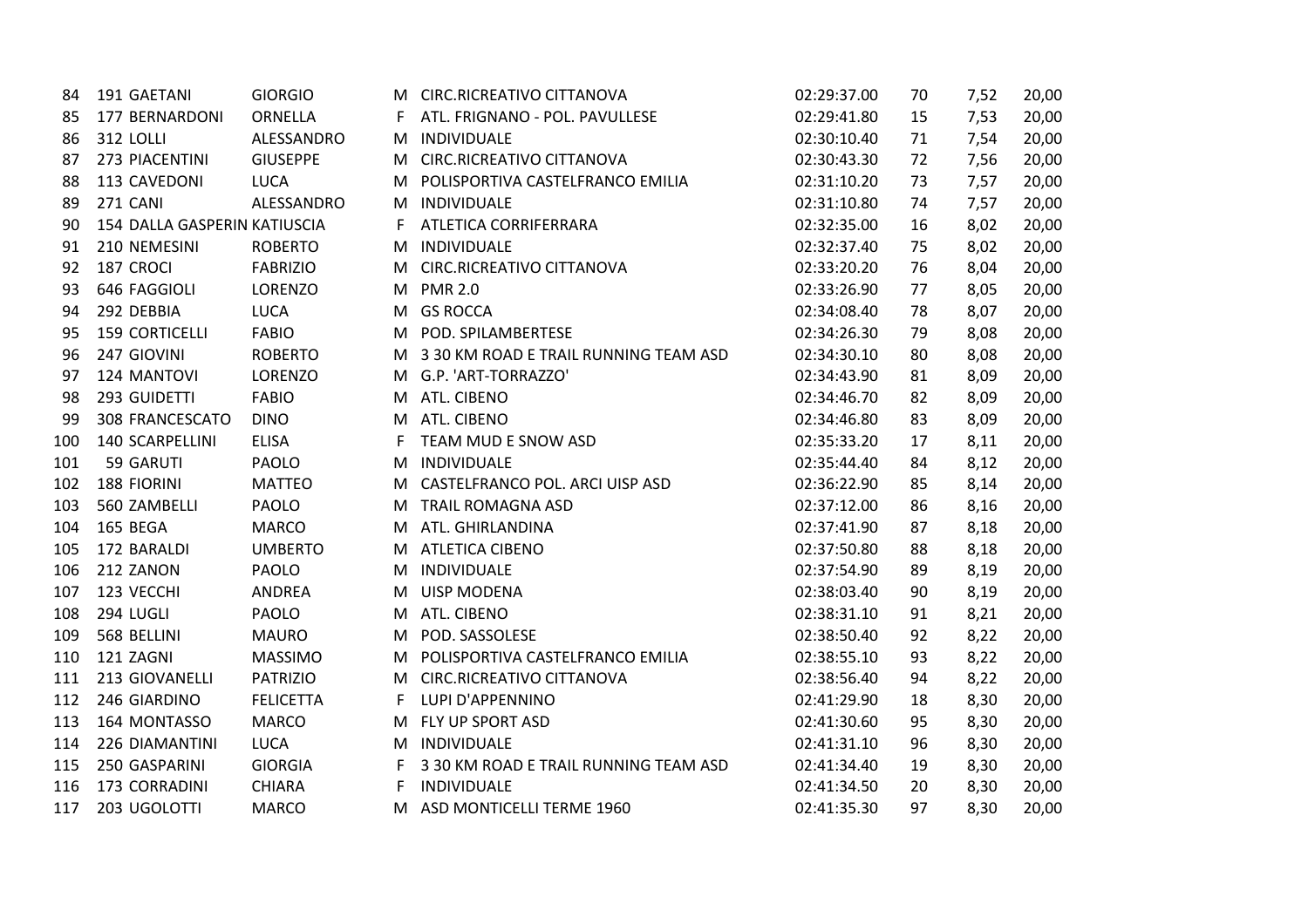| 118 | 284 FORNASARI   | <b>MARCELLO</b>      |    | M INDIVIDUALE                   | 02:42:06.00 | 98  | 8,32 | 20,00 |
|-----|-----------------|----------------------|----|---------------------------------|-------------|-----|------|-------|
| 119 | 202 PANETTA     | <b>GIUSEPPE</b>      |    | M GS POL. MADONNINA             | 02:42:06.40 | 99  | 8,32 | 20,00 |
| 120 | 615 CORGHI      | <b>STEFANO</b>       |    | M ATLETICA MDS PANARIAGROUP ASD | 02:42:38.70 | 100 | 8,34 | 20,00 |
| 121 | 178 MASETTI     | ANDREA               |    | M ATLETICA CORRIFERRARA         | 02:42:46.50 | 101 | 8,34 | 20,00 |
| 122 | 175 GIANNULI    | <b>DAVIDE</b>        |    | M TEAM MUD E SNOW ASD           | 02:43:09.30 | 102 | 8,35 | 20,00 |
| 123 | 190 TESTONI     | CARLO                |    | M S.G.LA PATRIA 1879 CARPI      | 02:43:15.80 | 103 | 8,36 | 20,00 |
| 124 | 171 GUAITOLI    | PAOLO                |    | M INDIVIDUALE                   | 02:43:16.20 | 104 | 8,36 | 20,00 |
| 125 | 316 BONINI      | <b>NADIA</b>         | F  | ATLETICA MDS PANARIAGROUP ASD   | 02:43:17.00 | 21  | 8,36 | 20,00 |
| 126 | 200 BENASSI     | <b>EMANUELE</b>      |    | M ATLETICA MDS PANARIAGROUP ASD | 02:43:17.20 | 105 | 8,36 | 20,00 |
| 127 | 297 BELLI       | <b>MARCO</b>         |    | M PODISTICA SAN DAMASO          | 02:43:17.70 | 106 | 8,36 | 20,00 |
| 128 | 214 BORSARI     | PIERLUIGI            |    | M CIRC.RICREATIVO CITTANOVA     | 02:43:27.70 | 107 | 8,36 | 20,00 |
| 129 | 277 VERDI       | <b>MARCO</b>         |    | M CIRC.RICREATIVO CITTANOVA     | 02:43:28.00 | 108 | 8,36 | 20,00 |
| 130 | 304 CROCETTI    | CORRADO              |    | M INDIVIDUALE                   | 02:44:17.10 | 109 | 8,39 | 20,00 |
| 131 | 260 BARBIERI    | <b>IVAN</b>          |    | M G.P. 'ART-TORRAZZO'           | 02:44:17.20 | 110 | 8,39 | 20,00 |
| 132 | 264 BEVILACQUA  | <b>MASSIMO</b>       |    | M INDIVIDUALE                   | 02:45:23.40 | 111 | 8,42 | 20,00 |
| 133 | 256 ZERRI       | <b>FABIO</b>         | M  | <b>GS PASTA GRANAROLO</b>       | 02:45:29.60 | 112 | 8,43 | 20,00 |
| 134 | 208 STERLICCHIO | <b>MICHELE</b>       |    | M ATL. ENDAS                    | 02:45:33.20 | 113 | 8,43 | 20,00 |
| 135 | 206 SORELLA     | <b>GIUSEPPE</b>      |    | M UISP BOLOGNA                  | 02:45:33.40 | 114 | 8,43 | 20,00 |
| 136 | 253 PINNA       | <b>ANTIOCO LUIGI</b> |    | M INDIVIDUALE                   | 02:45:35.40 | 115 | 8,43 | 20,00 |
| 137 | 296 BORTOLUZZI  | <b>GIANNA</b>        | F. | <b>MADDALENE SKY MARATHON</b>   | 02:45:43.50 | 22  | 8,43 | 20,00 |
| 138 | 313 VARASANI    | <b>MICHELE</b>       |    | M INDIVIDUALE                   | 02:45:44.60 | 116 | 8,43 | 20,00 |
| 139 | 220 BASTARDI    | <b>FABIO</b>         |    | M NEW MOTOR BIKE                | 02:45:46.60 | 117 | 8,43 | 20,00 |
| 140 | 133 BACCHI      | <b>GIACOMO</b>       |    | M ATL. CASONE NOCETO            | 02:45:58.70 | 118 | 8,44 | 20,00 |
| 141 | 207 MARIANI     | <b>MARCO</b>         |    | M UISP FERRARA                  | 02:46:19.30 | 119 | 8,45 | 20,00 |
| 142 | 306 VITELLI     | ALESSANDRO           |    | M INDIVIDUALE                   | 02:46:21.10 | 120 | 8,45 | 20,00 |
| 143 | 310 RAVAZZINI   | <b>MARCO</b>         | M  | <b>ASD SPORTINSIEME</b>         | 02:46:21.30 | 122 | 8,45 | 20,00 |
| 144 | 161 CENCI       | <b>MAURIZIO</b>      |    | M PMR 2.0                       | 02:46:21.30 | 121 | 8,45 | 20,00 |
| 145 | 238 POZZI       | SORAIA               | F. | <b>ASD SPORTINSIEME</b>         | 02:46:21.80 | 23  | 8,45 | 20,00 |
| 146 | 57 ZUCCHERI     | <b>MARCO</b>         |    | M ASD POD. LIPPO CALDERARA      | 02:46:24.40 | 123 | 8,45 | 20,00 |
| 147 | 58 OLEZZI       | <b>FERNANDO</b>      |    | M ASD POD. LIPPO CALDERARA      | 02:46:24.80 | 124 | 8,45 | 20,00 |
| 148 | 141 BONANTINI   | MASSIMILIANO         |    | M SAN VITO ASD                  | 02:46:41.10 | 125 | 8,46 | 20,00 |
| 149 | 289 ZINI        | PAOLO                |    | M A. C. CARPINETI               | 02:46:44.90 | 126 | 8,47 | 20,00 |
| 150 | 241 ABBATI      | ANDREA               |    | M PODISTICA SAN DAMASO          | 02:47:16.70 | 127 | 8,48 | 20,00 |
| 151 | 258 LEVONI      | <b>ENRICO</b>        |    | M INDIVIDUALE                   | 02:47:58.60 | 128 | 8,50 | 20,00 |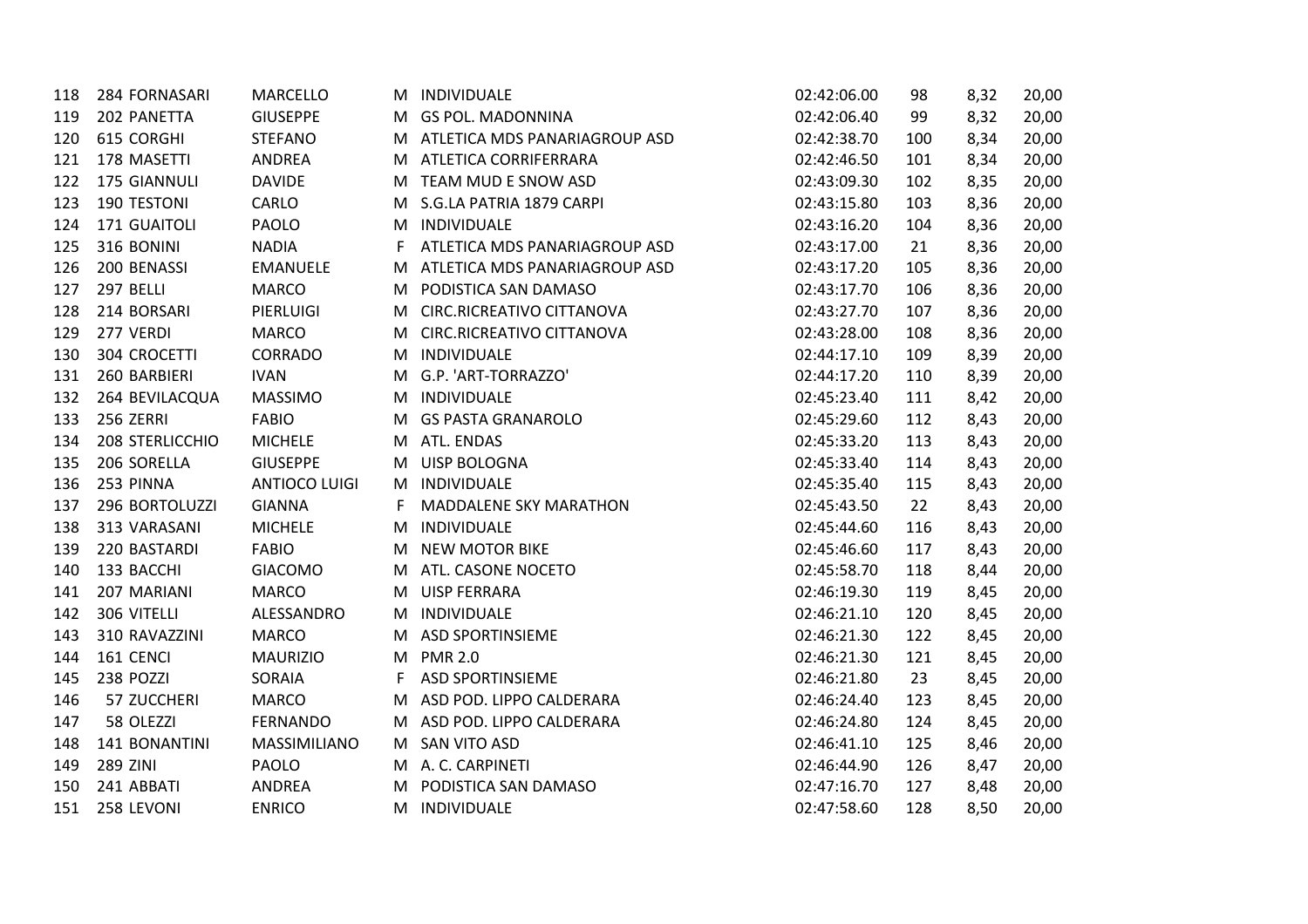| 152 | 222 CAMPIOLI        | ANDREA             | M  | INDIVIDUALE                 | 02:48:00.80 | 129 | 8,51 | 20,00 |
|-----|---------------------|--------------------|----|-----------------------------|-------------|-----|------|-------|
| 153 | 110 DEGLI ESPOSTI   | <b>FABIO</b>       |    | M ASD POD. LIPPO CALDERARA  | 02:48:03.40 | 130 | 8,51 | 20,00 |
| 154 | 279 GUAGLIUMI       | <b>CHRISTIAN</b>   |    | M UISP MODENA               | 02:48:05.60 | 131 | 8,51 | 20,00 |
| 155 | 217 TANAGLIA        | <b>FAUSTO</b>      |    | M C.U.S. PARMA              | 02:48:11.90 | 132 | 8,51 | 20,00 |
| 156 | <b>152 MONTERSI</b> | <b>RICCARDO</b>    |    | M INDIVIDUALE               | 02:48:24.50 | 133 | 8,52 | 20,00 |
| 157 | 255 GASPARI         | <b>CRISTINA</b>    | F. | CIRC.RICREATIVO CITTANOVA   | 02:48:26.50 | 24  | 8,52 | 20,00 |
| 158 | 252 BERNARDINI      | <b>FILIPPO</b>     | M  | POL. PORTA SARAGOZZA        | 02:48:43.90 | 134 | 8,53 | 20,00 |
| 159 | 228 RUBBI           | LORENZO            | M  | POL. PORTA SARAGOZZA        | 02:48:44.80 | 135 | 8,53 | 20,00 |
| 160 | 149 BATTILANI       | <b>VITTORIO</b>    | M  | POL. UNIONE 90              | 02:49:04.50 | 136 | 8,54 | 20,00 |
| 161 | 307 GAVIOLI         | PAOLO              | M  | ATL. CIBENO                 | 02:49:08.60 | 137 | 8,54 | 20,00 |
| 162 | 136 LEONELLI        | <b>LUCA</b>        | M  | INDIVIDUALE                 | 02:49:49.70 | 138 | 8,56 | 20,00 |
| 163 | 174 RAIMONDI        | PAOLO              |    | M POL CAMPOGALLIANO         | 02:50:07.50 | 139 | 8,57 | 20,00 |
| 164 | 144 RIGHI           | PAOLO              |    | M TEAM MUD E SNOW ASD       | 02:50:17.90 | 140 | 8,58 | 20,00 |
| 165 | 282 VACCARI         | <b>GIORGIO</b>     |    | M A.S. LA FRATELLANZA 1874  | 02:50:21.00 | 141 | 8,58 | 20,00 |
| 166 | 229 BALDINI         | <b>STEFANO</b>     | M  | INDIVIDUALE                 | 02:50:25.30 | 142 | 8,58 | 20,00 |
| 167 | 204 VILLANI         | <b>CRISTIAN</b>    | м  | <b>ROAD RUNNER POVIGLIO</b> | 02:51:30.80 | 143 | 9,02 | 20,00 |
| 168 | 299 MODICA          | ANNA               | F  | <b>KINOMANA</b>             | 02:51:50.10 | 25  | 9,03 | 20,00 |
| 169 | 151 CAMELLINI       | <b>DAVIDE</b>      | M  | INDIVIDUALE                 | 02:51:53.00 | 144 | 9,03 | 20,00 |
| 170 | 131 VERONESI        | <b>MIRCO</b>       | M  | ATL. CIBENO                 | 02:52:08.30 | 145 | 9,04 | 20,00 |
| 171 | 147 BOILINI         | ERMANNA            | F. | TEAM MUD E SNOW ASD         | 02:53:08.20 | 26  | 9,07 | 20,00 |
| 172 | 237 BELLINI         | MARIA ELISABETT/ F |    | ATL. CASONE NOCETO          | 02:53:23.80 | 27  | 9,08 | 20,00 |
| 173 | 225 FERRARONI       | <b>LUCA</b>        |    | M ASD MONTICELLI TERME 1960 | 02:54:00.20 | 146 | 9,09 | 20,00 |
| 174 | 244 BIANCHINI       | ANDREA             |    | M ATL. GHIRLANDINA          | 02:54:35.20 | 147 | 9,11 | 20,00 |
| 175 | 654 BONAVITA        | <b>MARZIA</b>      | F. | TEAM MUD E SNOW ASD         | 02:54:43.30 | 28  | 9,12 | 20,00 |
| 176 | 211 CAVALLO         | CARLO              | M  | POL. PORTA SARAGOZZA        | 02:55:02.10 | 148 | 9,13 | 20,00 |
| 177 | 242 BIGNAMI         | <b>GIULIANO</b>    | M  | POL. MONTE SAN PIETRO       | 02:55:39.10 | 149 | 9,15 | 20,00 |
| 178 | 163 GHERARDI        | <b>IVANO</b>       | M  | PERSICETANA PODISTICA       | 02:56:15.50 | 150 | 9,17 | 20,00 |
| 179 | 139 CAVAZZONI       | <b>ROBERTA</b>     | F. | TEAM MUD E SNOW ASD         | 02:57:11.70 | 29  | 9,20 | 20,00 |
| 180 | 305 VITELLI         | <b>FRANCESCA</b>   | F. | INDIVIDUALE                 | 02:57:44.70 | 30  | 9,21 | 20,00 |
| 181 | 189 FERRI           | <b>PATRIK</b>      | М  | INDIVIDUALE                 | 02:58:55.10 | 151 | 9,25 | 20,00 |
| 182 | 291 PREDIERI        | <b>MARIA LUISA</b> | F  | INDIVIDUALE                 | 02:59:17.00 | 31  | 9,26 | 20,00 |
| 183 | 290 FLISI           | <b>GIANNI</b>      | M  | INDIVIDUALE                 | 02:59:17.60 | 152 | 9,26 | 20,00 |
| 184 | 180 MEDICI          | <b>STEFANO</b>     | M  | INDIVIDUALE                 | 02:59:29.00 | 153 | 9,27 | 20,00 |
| 185 | 112 CASTAGNI        | <b>DAVIDE</b>      | M  | PODISTICA SASSOLESE         | 02:59:29.70 | 154 | 9,27 | 20,00 |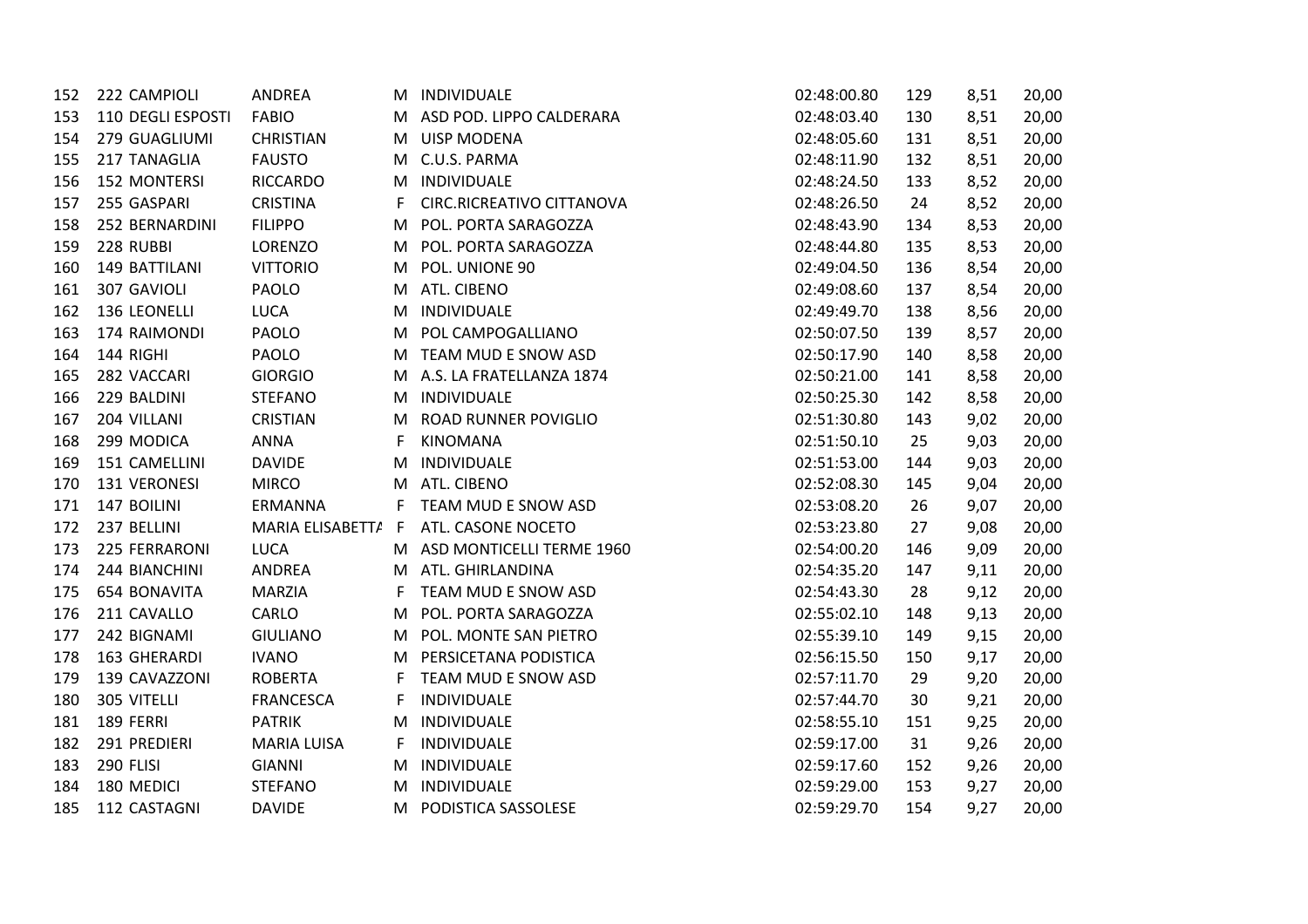| 186 | 278 GAMBERINI                                      | <b>GIAMPAOLO</b> |    | M PERSICETANA PODISTICA                 | 03:01:52.10 | 155 | 9,34  | 20,00 |
|-----|----------------------------------------------------|------------------|----|-----------------------------------------|-------------|-----|-------|-------|
| 187 | 230 PARENTI                                        | <b>MIRKO</b>     | M  | INDIVIDUALE                             | 03:02:01.10 | 156 | 9,35  | 20,00 |
| 188 | 55 LEONE                                           | <b>MAURIZIO</b>  |    | M INDIVIDUALE                           | 03:02:38.50 | 157 | 9,37  | 20,00 |
| 189 | 106 FRANCHI                                        | VALERIA          | F  | <b>KINO MANA</b>                        | 03:02:58.30 | 32  | 9,38  | 20,00 |
| 190 | 107 GARDENGHI                                      | <b>GAIA</b>      | F  | ASD KINO MANA                           | 03:03:02.90 | 33  | 9,38  | 20,00 |
| 191 | 105 STRIPPOLI                                      | <b>MATILDE</b>   | F  | INDIVIDUALE                             | 03:03:04.80 | 34  | 9,38  | 20,00 |
| 192 | 236 PIASER                                         | <b>CINZIA</b>    | F  | ATL. CASONE NOCETO                      | 03:03:41.00 | 35  | 9,40  | 20,00 |
| 193 | 125 SERRI                                          | <b>FILIPPO</b>   | M  | INDIVIDUALE                             | 03:04:27.00 | 158 | 9,42  | 20,00 |
| 194 | 132 VAROLI                                         | <b>SIMONA</b>    | F  | ATL. CASONE NOCETO                      | 03:05:17.80 | 36  | 9,45  | 20,00 |
| 195 | 315 PIRAS                                          | <b>PAOLA</b>     | F  | PODISTICA SAVONESE                      | 03:05:48.50 | 37  | 9,47  | 20,00 |
| 196 | 60 BRETTAGNA                                       | <b>BARBARA</b>   | F  | INDIVIDUALE                             | 03:06:16.80 | 38  | 9,48  | 20,00 |
| 197 | 52 ALBERTINI                                       | <b>PATRIZIA</b>  | F  | ADMO                                    | 03:06:44.60 | 39  | 9,50  | 20,00 |
| 198 | 201 MALAGOLI                                       | <b>MONICA</b>    | F  | <b>INDIVIDUALE</b>                      | 03:07:25.30 | 40  | 9,52  | 20,00 |
| 199 | 283 GIBERTINI                                      | ANDREA           | M  | INDIVIDUALE                             | 03:07:33.80 | 159 | 9,52  | 20,00 |
| 200 | 288 ANTOLINI                                       | <b>ALESSIA</b>   | F  | INDIVIDUALE                             | 03:09:10.80 | 41  | 9,57  | 20,00 |
| 201 | 194 SABATTINI                                      | <b>GAETANO</b>   | M  | POL. PORTA SARAGOZZA                    | 03:09:15.70 | 160 | 9,58  | 20,00 |
| 202 | 261 MAZZUCCATO                                     | <b>ROSSELLA</b>  | F  | POL. PORTA SARAGOZZA                    | 03:09:15.90 | 42  | 9,58  | 20,00 |
| 203 | 130 BARBIERI                                       | ANNA             | M  | POD. RUBIERA                            | 03:09:23.10 | 161 | 9,58  | 20,00 |
| 204 | 276 MEDICI                                         | <b>MASSIMO</b>   | M  | PODISMO FIORANESE                       | 03:09:45.10 | 162 | 9,59  | 20,00 |
| 205 | 275 FIORETTI                                       | <b>GIANCARLO</b> | M  | PODISMO FIORANESE                       | 03:09:45.20 | 163 | 9,59  | 20,00 |
| 206 | 566 MORABITO                                       | <b>BRUNO</b>     |    | M POD. SASSOLESE                        | 03:10:33.10 | 164 | 10,02 | 20,00 |
| 207 | 128 DE VIVO                                        | <b>ROSA</b>      | F  | TEAM MUD E SNOW ASD                     | 03:10:37.10 | 43  | 10,02 | 20,00 |
| 208 | 100 MONTORSI                                       | <b>RITA</b>      | F  | TEAM MUD E SNOW ASD                     | 03:12:33.20 | 44  | 10,08 | 20,00 |
| 209 | <b>138 SUFFRITTI</b>                               | <b>DANIELE</b>   |    | M TEAM MUD E SNOW ASD                   | 03:12:34.00 | 165 | 10,08 | 20,00 |
| 210 | 227 REGATTIERI                                     | <b>STEFANO</b>   | M  | <b>PICO RUNNERS</b>                     | 03:13:27.50 | 166 | 10,11 | 20,00 |
| 211 | 209 TRAIL DELLA RIV/ ROBERTO SCHIEPP M INDIVIDUALE |                  |    |                                         | 03:15:39.60 | 167 | 10,18 | 20,00 |
| 212 | 251 ROSSANA                                        | <b>VECCHI</b>    | F  | 3 30 KM ROAD E TRAIL RUNNING TEAM ASD   | 03:18:32.10 | 45  | 10,27 | 20,00 |
| 213 | 249 BARBIERI                                       | PAOLO            |    | M 3 30 KM ROAD E TRAIL RUNNING TEAM ASD | 03:18:32.40 | 168 | 10,27 | 20,00 |
| 214 | 153 SILVAGNI                                       | ALESSANDRO       |    | M UISP BOLOGNA                          | 03:18:32.70 | 169 | 10,27 | 20,00 |
| 215 | <b>150 VENTURELLI</b>                              | <b>GAIA</b>      | F. | TEAM MUD E SNOW ASD                     | 03:18:38.30 | 46  | 10,27 | 20,00 |
| 216 | 101 NOCETTI                                        | <b>FABRIZIO</b>  |    | M TEAM MUD E SNOW ASD                   | 03:24:28.70 | 170 | 10,46 | 20,00 |
| 217 | 51 PIAGGI                                          | SIMONA           | F  | CIRC.RICREATIVO CITTANOVA               | 03:24:57.50 | 47  | 10,47 | 20,00 |
| 218 | 317 CAVANI                                         | <b>STEFANO</b>   |    | M INDIVIDUALE                           | 03:25:29.80 | 171 | 10,49 | 20,00 |
| 219 | 285 MATTAROZZI                                     | <b>DONATELLA</b> | F. | INDIVIDUALE                             | 03:36:51.30 | 48  | 11,25 | 20,00 |